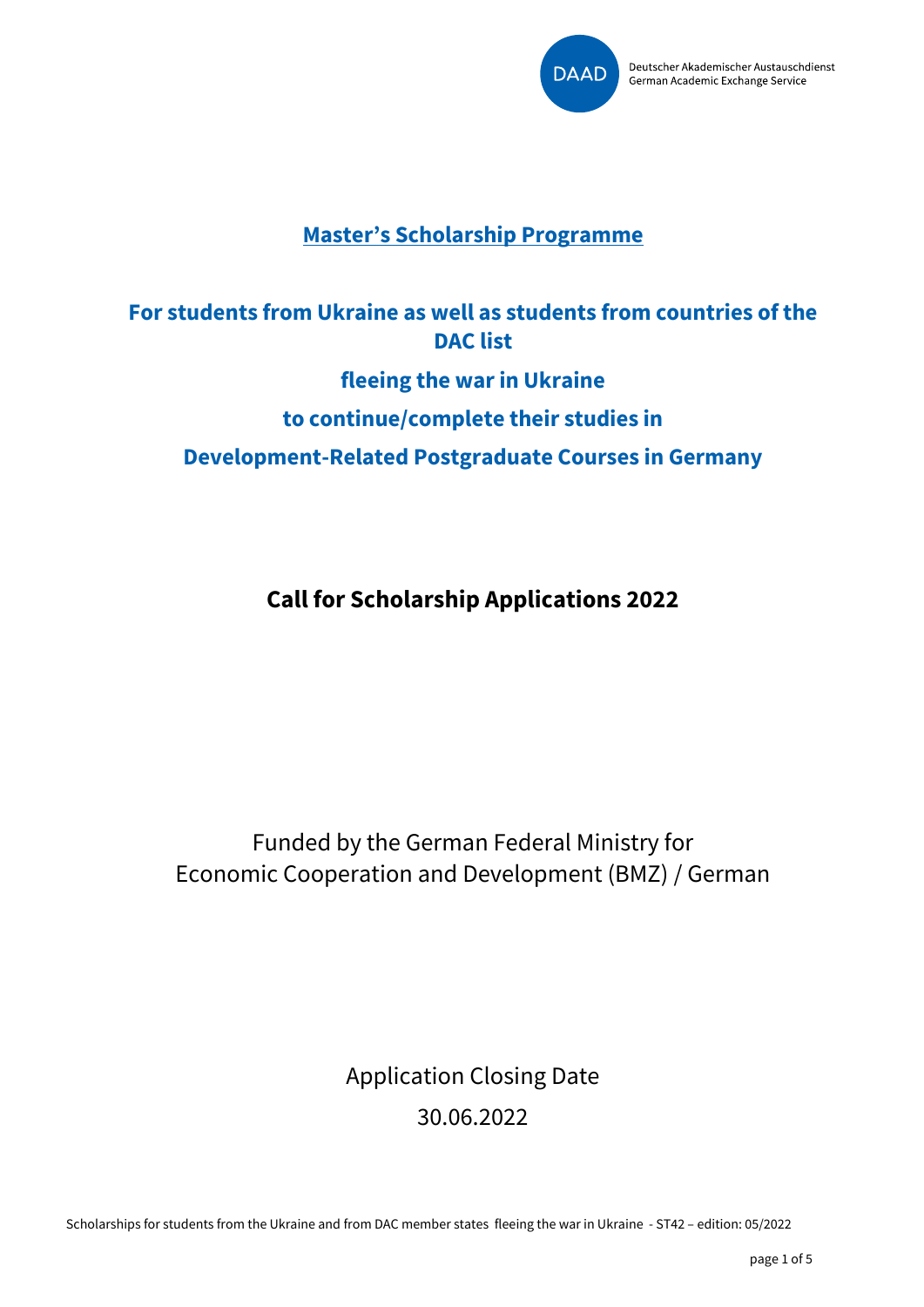

**INDIVIDUAL FUNDING**

#### Master's scholarships for students from Ukraine as well as students from DAC member states fleeing the war in Ukraine

### **PROGRAMME OBJECTIVES**

**1**

**2**

The Scholarship programme for students fleeing the war in Ukraine is a subprogramme of the programme "Development Related Postgraduate Courses". It is funded by the Federal Ministry for Economic Cooperation and Development and managed by the German Academic Exchange Service. Its goal is to provide Master scholarships to students who are nationals of the Ukraine or originate from a country of the **DAC** list and whose studies are interrupted because of the war in Ukraine. Scholarship holders are given the opportunity to take a Master's degree at a state or state-recognised German university to obtain a university qualification in Germany.

## **APPLICATION REQUIREMENTS**

The programme is open for very well qualified graduates from the Ukraine as well as for graduates from countries [of the DAC list](https://static.daad.de/media/daad_de/pdfs_nicht_barrierefrei/in-deutschland-studieren-forschen-lehren/dac_laenderliste_epos.pdf) who started their Master studies in Ukraine, hence had a student status at a recognised Ukrainian higher education institution in February 2022 and fled because of the war (proof of matriculation).

Being a graduate with professional experience for at least 2 years in a relevant field at the time of application is of advantage.

• ;

Main DAAD selection criteria:

- study results so far
- Proof of Language Skills:
	- o English IELTS or TOEFL
	- o German only required for courses taught in German

Note: For detailed information see the relevant master´s course description on their web pages

- two years of working experience in a relevant field at the time of application is an advantage
- a convincing subject-related and personal motivation for the study project and the expected benefit when returning to the home country
- **Most recent university degree** should have been **obtained in the last six years** prior to the application for the scholarship.

**All master´s courses have further additional requirements that must be considered by the applicants.**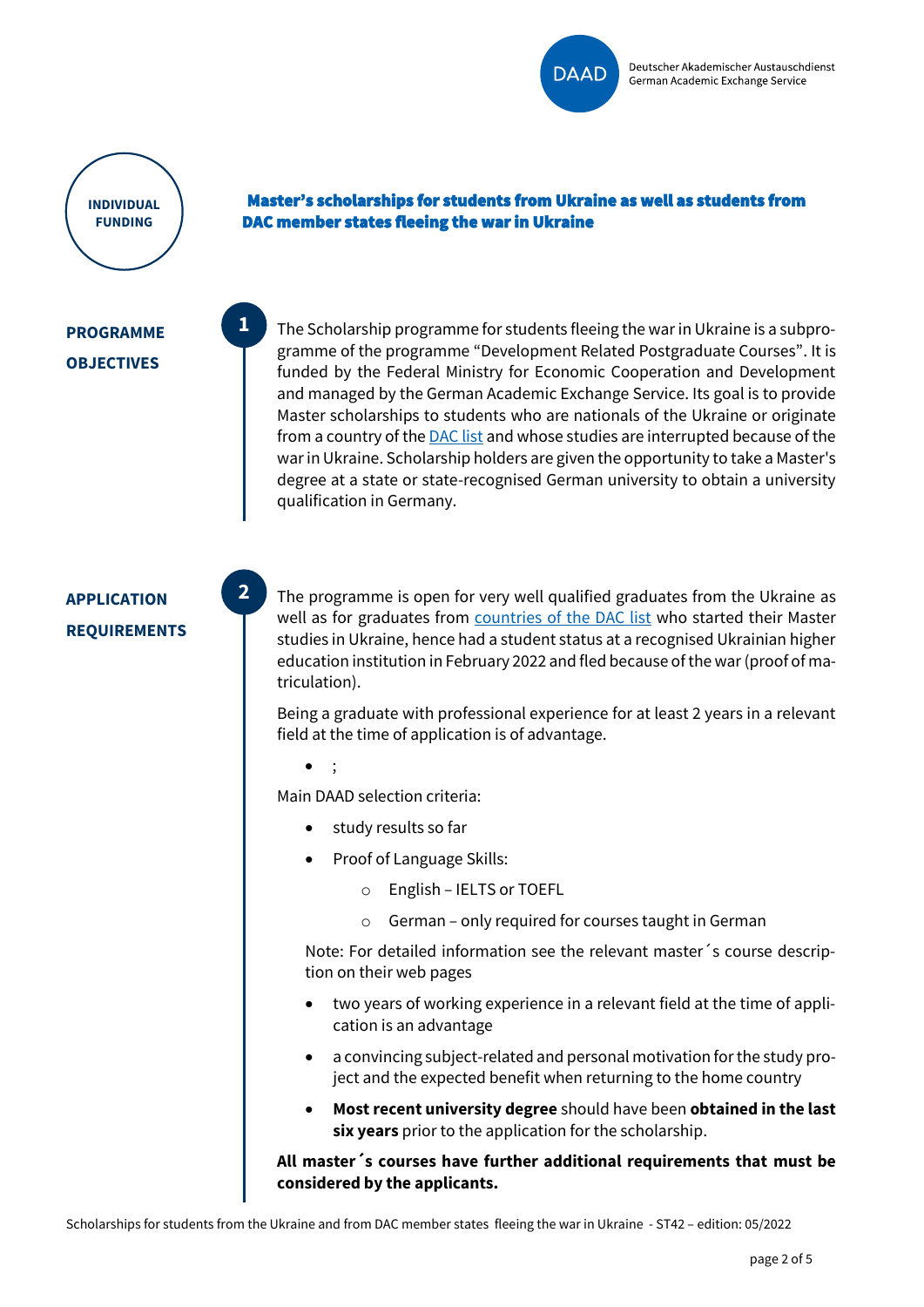

**PLACE OF TENURE**  $\begin{bmatrix} 3 \\ 3 \end{bmatrix}$  Scholarships are awarded only for selected Master's courses within the programme "Development Related Postgraduate Courses".

The list of the available and selected Master's courses [can be found](https://static.daad.de/media/daad_de/pdfs_nicht_barrierefrei/epos_studieng%C3%A4nge_merged_v3.pdf) here.

**APPLICATION DOCUMENTS**



**3**

#### The **necessary documents** are:

- DAAD [Application form for Research Grants and Study Scholarships](https://www.daad.de/medien/deutschland/stipendien/formulare/forschungsstipendium_en.pdf) (only electronically editing possible)
- **Personally signed** letter of motivation (with reference to current /past occupation), maximum 2 pages with reference to the current/past employment.

**IMPORTANT:** When applying to more than one course, please list courses in order of priority in the DAAD application form (maximum 2 courses). You have to submit one motivation letter explaining why you are applying for these specific courses and why you chose that priority.

- Personally signed and dated full curriculum vitae (please use the sample europass form at [http://europass.cedefop.europa.eu/\)](http://europass.cedefop.europa.eu/) including information about the precise field of your studies and, if applicable, description of job experience
- acquired university degrees \*

(please attach an explanation of the grading system)

- transcript of records<sup>\*</sup>
- Recent language certificates (German and/or English)
- One letter of recommendation, signed and (ideally) recently dated by your last employer (if applicable).

\* Please refer to the Websiteof the respective course to check if certified copies are necessary

**APPLICATION DEADLINE**

Applications have to be submitted till 30.06.2022 (study begin winter semester 2022/2023)at the respective postgraduate course. For further information concerning the application process, please visit the website of the according course. **5**

Please submit only readable copies of your documents.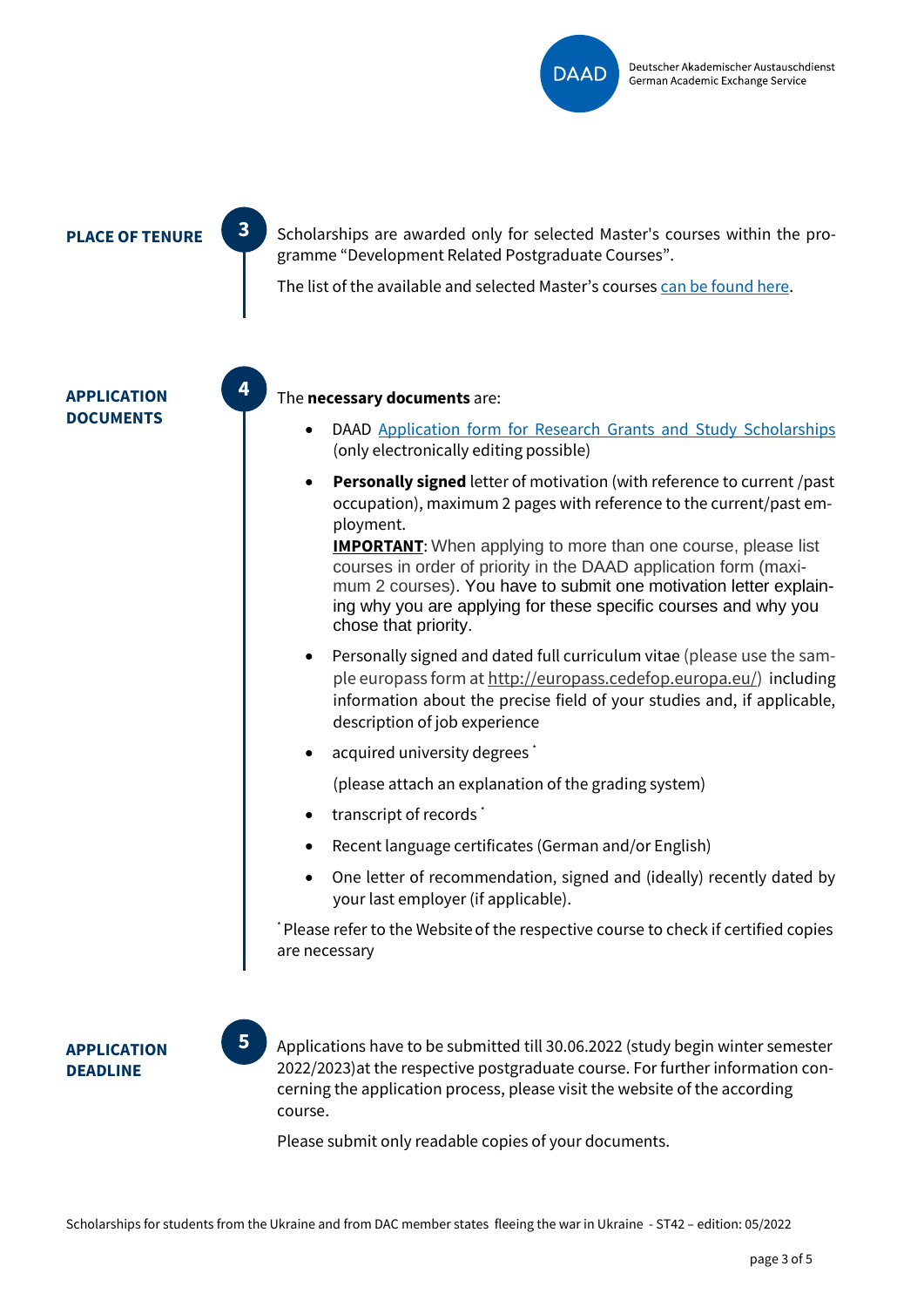

Applications sent to the DAAD **will not** be forwarded to the respective course/university. They become property of the DAAD and **will not** be returned. The applicant has no right to claim for reimbursement.

In case your application is sent to more than two universities or if non-specific priorities are given your application will not be accepted.